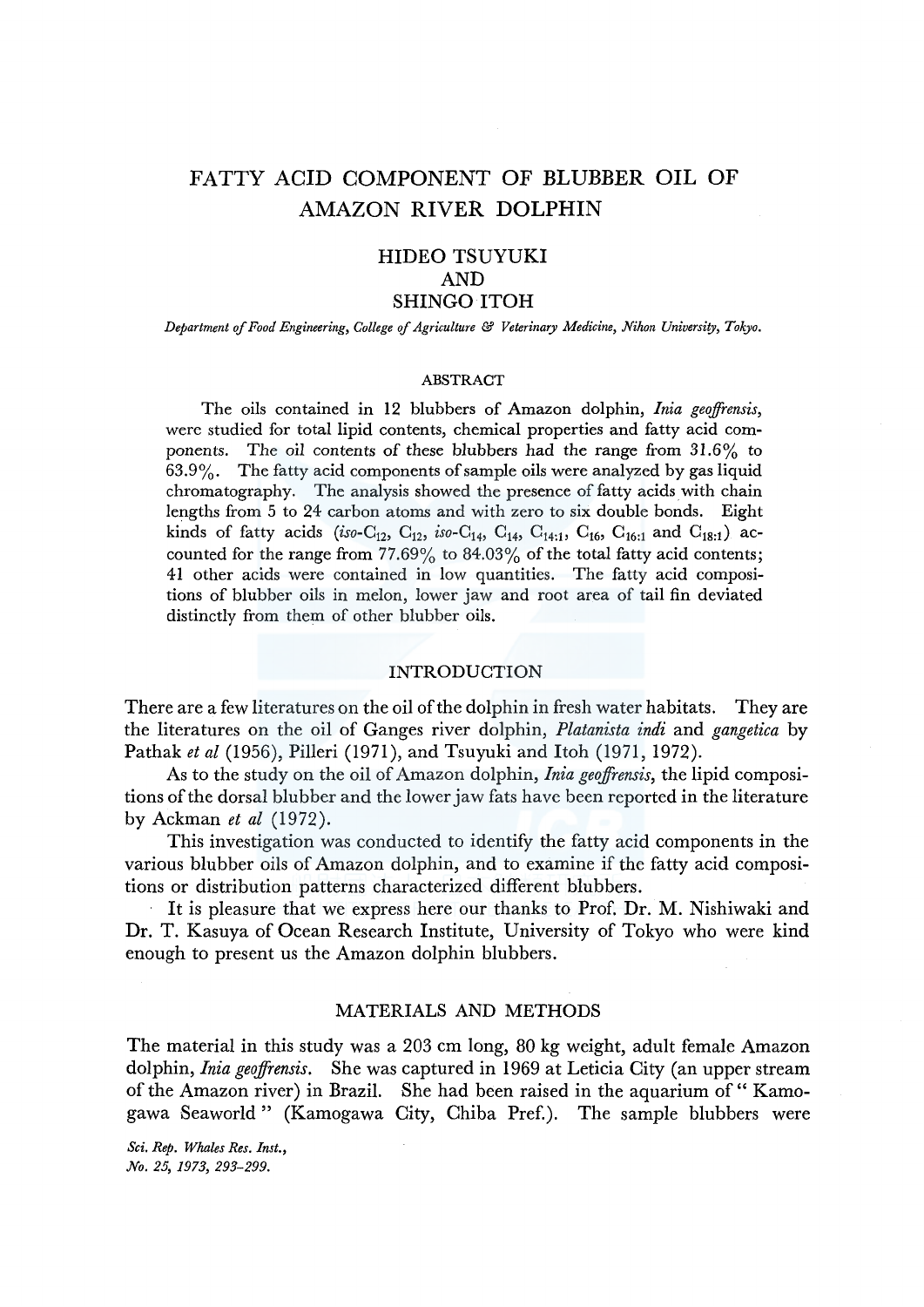| Parts of blubber              | Oil<br>content<br>$(\% )$ | Acid<br>value | Iodine<br>value | Sapon.<br>value | Unsapon.<br>matters<br>(% ) |
|-------------------------------|---------------------------|---------------|-----------------|-----------------|-----------------------------|
| Hind part of blow hole        | $-56.7$                   | 1.53          | 93,2            | 161.4           | 0.81                        |
| Root area of dorsal fin       |                           |               |                 |                 |                             |
| inner                         | 59.3                      | 1.36          | 96.2            | 180.2           | 0.85                        |
| outer                         | 41.2                      | 1.81          | 98.5            | 170.6           | 0.82                        |
| Abdominal side of ventral fin | 44.2                      | 1.27          | 87.8            | 184.7           | 0.95                        |
| Abdominal side of anus        |                           |               |                 |                 |                             |
| inner                         | 52.0                      | 1.54          | 99.4            | 180.6           | 1.04                        |
| outer                         | 40.6                      | 1.28          | 106.3           | 172.8           | 0.97                        |
| Upper side of ventral fin     | 40.2                      | 1.33          | 95.9            | 173.0           | 0.56                        |
| Below side of dorsal fin      |                           |               |                 |                 |                             |
| inner                         | 51.9                      | 1.29          | 98.9            | 178.1           | 0.50                        |
| outer                         | 43.6                      | 1.52          | 100.1           | 176.5           | 0.44                        |
| Root area of tail fin         | 31.6                      | 1.35          | 49.1            | 181.9           | 11.20                       |
| Melon                         | 40.8                      | 1.92          | 47.2            | 188.2           | 7.62                        |
| Lower jaw                     | 63.9                      | 1.04          | 28.6            | 165.6           | 28.66                       |

## TABLE 1. PROPERTIES OF OILS CONTAINED IN VARIOUS BLUBBERS OF AMAZON DOLPHIN.

obtained from 12 parts of her body within two days after she died in spring 1972.

The materials as inner blubber were obtained from the hind part of blow hole, the root area of dorsal fin, the abdominal side of ventral fin and anus, the upper side of ventral fin and the below side of dorsal fin. These inner blubbers were about 20- 30 mm thick and attached to meat. The materials as outer blubbers were recovered from the root area of dorsal fin, the abdominal side of ventral fin, the below side of ventral fin and the root area of tail fin, and had skin attached. The blubbers from the melon and the lower jaw had no skin.

The sample oils were obtained from these blubbers by extracting in a blender with chloroform/methanol(2/1, v/v), drying over sodium sulfate and taking off all solvents under nitrogen atmosphere. The properties of the sample oils were shown in Table 1. The fatty acid methyl esters from the sample oils were respectively prepared by the method of Metcalfe *et al* (1966), using BF<sub>3</sub>—methanol reagent. To remove unsaponifiable matters, crude methyl esters were then subjected to preparative thin layer chromatography on 0.75 mm thick layers of Wakogel B-5 (Wako Junyaku Kogyo) developed with petroleum ether-ethyl ether-glacial acetic acid  $(90:10:1, v/v/v)$ .

Gas liquid chromatography (GLC) analysis of the purified methyl esters was quantitatively carried out on a Shimadzu Gas Chromatograph Model 4PTF equipped with a FID and 267 cm  $\times$ 3 mm I.D. glass column packed with 15% DEGS 60/80 mesh on Shimalite. Further, additional GLC analysis was carried out by 168 cm  $\times$ 3 mm I.D. glass column packed with 3% EGSS—X 60/80 mesh on Chromosorb W. The flow rates of nitrogen as carrier gas were 30 ml per minute for DEGS column and 45 ml per minute for EGSS-X column. The EGSS-X column was employed isothermaly at 195°C by injecting on column and the DEGS column was programmed in the range of 70–190 $\degree$ C with a temperature rise of 4 $\degree$ C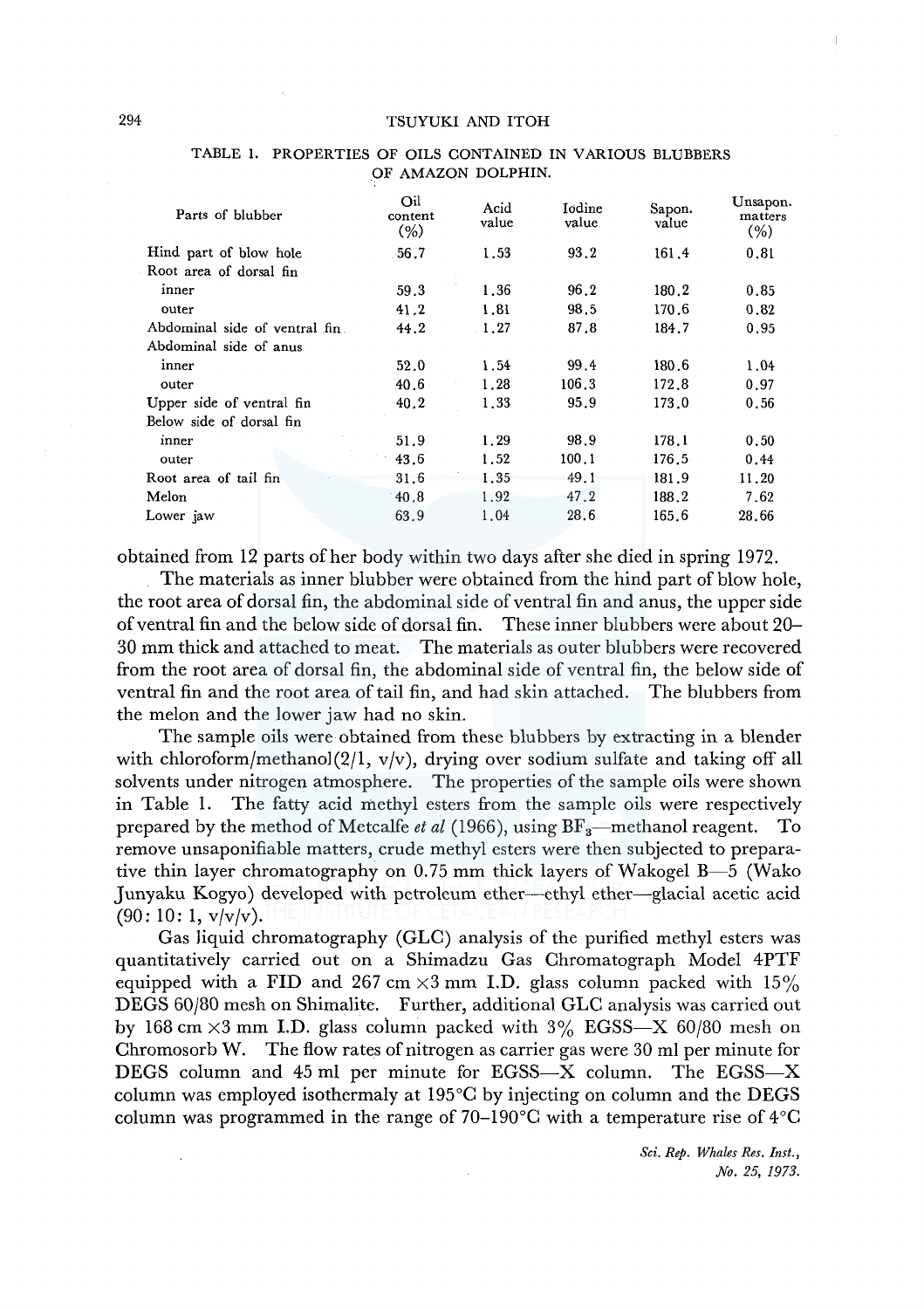# AMAZON DOLPHIN OIL 295

per minute by injecting on column. Carbon chain length and degree of unsaturation of methyl esters were identified by plotting log of retention volumes of each peaks and by comparing with standard mixtures (Applied Science Laboratories), according to Hofstetter and Holman (1965). Also, identification of them was verified by GLC analysis of the methyl ester samples using hydrogenation at regular intervals. The method of hydrogenation of the methyl esters was carried by shaking in a small flask with a pinch of platinum black as a catalyst for 3-4 hours under  $2.0 \text{ kg/cm}^2$  of hydrogen. Quantitation of the methyl esters was determined by application of formula of the products of the peak height and the base at one-half height, and corrected by the method of Ackman and Sipos (1964). The ratio of results was converted from weight per cent to molecule per cent fatty acid (Table 2).

# RESULTS AND DISCUSSION

The chemical properties of blubber oils of Amazon dolphin are a close resemblance except those of melon, lower jaw and root area of tail fin oils shown in Table 1. Iodine values of oils contained in melon, lower jaw and root area of tail fin have considerably a low level, while saponification values and unsaponifiable contents of them have notably a higher level than those of the blubber oils. In a comparison of the chemical properties of inner and outer blubber oils in root area of dorsal fin, abdominal side of anus and below side of dorsal fin, acid values and iodine values of each outer blubber oil are slightly higher than those of inner blubbers. But saponification values and unsaponifiable contents of each outer blubber oil are conversely lower levels than those of inner blubber oils.

The fatty acid components of various blubber oils of Amazon dolphin are shown in Table 2. It is revealed the presence of fatty acids of 5-24 carbon atoms with zero to six double bonds. With the exception of oils in melon, lower jaw and root area of tail fin blubbers, the fatty acid components and distributions in other blubber oils are nearly to be the same pattern. But the fatty acid proportion of inner and outer blubbers in root area of dorsal fin, abdominal side of anus and below side of dorsal fin has a few difference in the fatty acids of saturated  $C_{16}$ , unsaturated  $C_{16}$  monoenoic and  $C_{18}$  monoenoic acids. The proportions of saturated  $C_{16}$  and unsaturated  $C_{18}$ monoenoic acids of inner blubber oils are slightly high levels, although the proportion of unsaturated  $C_{16}$  monoenoic acid of outer blubber oils is reversely higher than that of inner blubber oils. Also, in the ratio of total saturated and unsaturated acids, total saturated acid of inner blubber oils is a higher level than that of outer blubber oils.

In the case of the oil in root area blubber of tail fin, the fatty acid components and distribution patterns are probably resemblance to other blubber oils. But the proportion of fatty acid is seemed to be considerably different to other blubber oils. The main fatty acids of the blubber oils are *iso*  $C_{12}$ ,  $C_{12}$ , *iso*  $C_{14}$ ,  $C_{14}$  and  $C_{16}$  as saturated acid, and  $C_{16}$  and  $C_{18}$  monoenoic as unsaturated acid, but there are small quantities of unsaturated acids such as  $C_{18}$  monoenoic and dienoic acids, and unsaturated acids more than 20 carbon atoms.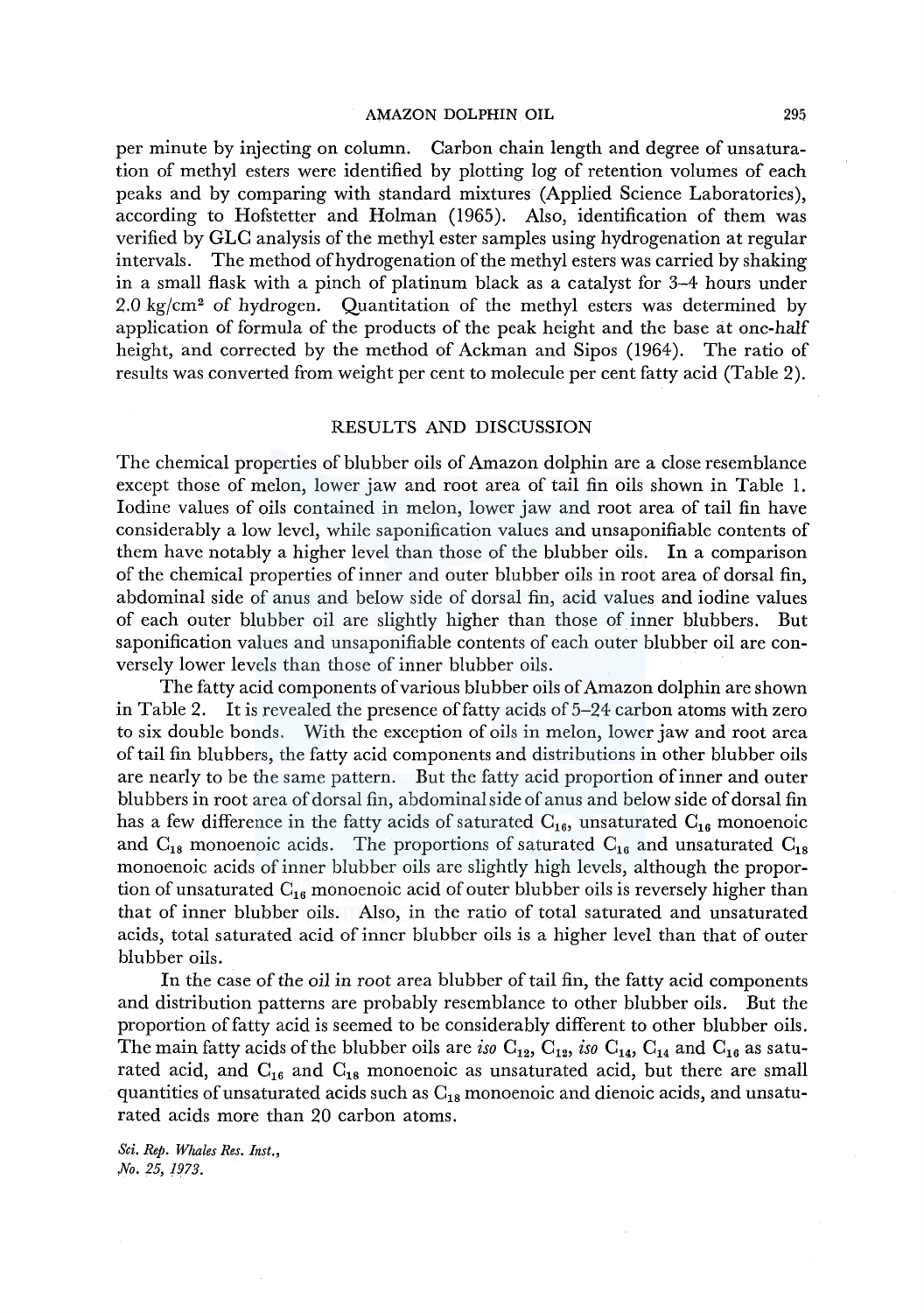| TARLE ? FATTY ACID COMPONENCE OF OILS CONTAINED IN VARIOUS RETIRERS OF AMAZON DOIN 6/1<br>where the contribution of the contribution of the contribution of the contribution of the contribution of the contribution of the contribution of the contribution of the contribution of the contribution of the contribution |
|--------------------------------------------------------------------------------------------------------------------------------------------------------------------------------------------------------------------------------------------------------------------------------------------------------------------------|
|                                                                                                                                                                                                                                                                                                                          |
|                                                                                                                                                                                                                                                                                                                          |
|                                                                                                                                                                                                                                                                                                                          |
|                                                                                                                                                                                                                                                                                                                          |
|                                                                                                                                                                                                                                                                                                                          |
|                                                                                                                                                                                                                                                                                                                          |
|                                                                                                                                                                                                                                                                                                                          |
|                                                                                                                                                                                                                                                                                                                          |
|                                                                                                                                                                                                                                                                                                                          |
|                                                                                                                                                                                                                                                                                                                          |

| Lower                                                                                                | jaw            | 0.44            | 0.09 |                          | 0.42                      | 3.43             | 0.46                     | 0.41                     | 0,81         | 3.93            | 17.62 | 2.98                                                                                                                                                 |      | $1.97$<br>0.57   | 1.56                                     | $\frac{5.34}{27.16}$ |       | 8.17 |      |                                    |      | $1.52$<br>0.52<br>0.92<br>0.27                                               | 1,96                          | $1.30$<br>$7.19$ |
|------------------------------------------------------------------------------------------------------|----------------|-----------------|------|--------------------------|---------------------------|------------------|--------------------------|--------------------------|--------------|-----------------|-------|------------------------------------------------------------------------------------------------------------------------------------------------------|------|------------------|------------------------------------------|----------------------|-------|------|------|------------------------------------|------|------------------------------------------------------------------------------|-------------------------------|------------------|
| Melon                                                                                                |                | 0.22            | 0.17 | 0.05                     | 0.15                      | 1.30             | $\overline{0}.51$        | 0.52                     | 0.86         | 8.70            | 19.94 | 4.14                                                                                                                                                 | 1.86 | 0.63             | 1.18                                     | $4.85$<br>24.63      |       | 9.28 | 0.65 | 0.36                               | 0.37 | 0.16                                                                         | 1.20                          | 8.68             |
| Root                                                                                                 | area of $\tan$ | 0.79            | 0.07 | $\overline{\phantom{a}}$ | 0.29                      | 0.57             | 0.27                     | 0.16                     | 0.62         | 7,85            | 18.74 | 4.29                                                                                                                                                 | 1.14 | 0.25             | 0.93                                     | $6.28$<br>$23.57$    |       | 6.46 | 1.39 | 0.41                               | 1.34 | 0.02                                                                         | $\frac{5}{1}$                 | 6.34             |
|                                                                                                      | outer          | Ħ               |      |                          |                           | $\overline{0}.3$ | $\overline{\phantom{a}}$ | J                        | 0.05         | 0.13            | 2.87  | 0.45                                                                                                                                                 | 0.15 | $0.03$<br>$0.28$ |                                          | $0.18$<br>9.55       |       | 4.81 |      |                                    |      | $0.51$<br>$0.15$<br>$0.15$<br>$0.17$<br>$0.14$<br>$0.14$<br>$0.33$<br>$0.33$ |                               |                  |
| Below side<br>of dorsal fin                                                                          | inner          | 0.13            | 0.03 | Þ                        | $\overline{\mathfrak{l}}$ | 0.18             | $\overline{\phantom{a}}$ | $\vert$                  | 0.02         | 0.05            | 2.03  | 0.18                                                                                                                                                 | 0.47 | 0.10             | 0.25                                     | 0.22                 | 9.04  | 4.03 | 0.49 | 0.15                               | 1.27 | 0.06                                                                         | 0.03                          | 21.45            |
| Upper<br>side of                                                                                     | ventra<br>fin  | 1.02            | 0.15 | $\mathbf{H}$             |                           | 0.22             | $\overline{\phantom{a}}$ | $\overline{\phantom{a}}$ | $\Xi$        | 0.20            | 1.89  | 0.35                                                                                                                                                 | 0.12 | 0.07             | 0.49                                     | 0.19                 | 11.32 | 4.55 | 0.93 | 0.46                               | 1.04 | 0.04                                                                         | 0.15                          | 20.17<br>22.30   |
| anus                                                                                                 | outer          | 0.49            |      | ă                        |                           | 0.44             | $\vert$                  | $\cdot$                  | 0.36         | 0.15            | 2.75  | 0.81                                                                                                                                                 | 0.13 |                  | 0.84                                     | $0.36$<br>8.36       |       |      |      |                                    |      | $3.30$<br>$0.30$<br>$1.62$<br>$0.07$                                         | 0.21                          | 0.30             |
| Abdominal side<br>ð                                                                                  | inner          | Ħ               |      | $\overline{\phantom{a}}$ |                           | 0.29             | $\overline{\phantom{a}}$ | $\mathbf{I}$             | $\mathbf{I}$ | 0.05            | 1.70  | 0.12                                                                                                                                                 | 0.10 | 0.52             | 0.32                                     | $0.16$<br>8.02       |       | 3.61 | 0.53 | 0.13                               | 1.02 | 0.07                                                                         | 0.16                          | 24.28            |
| Abdominal<br>side of                                                                                 | ventral fin    | 0.97            | 0.20 |                          |                           | 0.35             | $\mathbf{I}$             | $\overline{\phantom{a}}$ | 0.28         | $\frac{10}{10}$ | 1.57  | 0.40                                                                                                                                                 | 0.15 | 0.03             | 0.40                                     | 0.12                 | 10.23 | 3.55 | 0.77 | 0.35                               | 1.12 | 0.05                                                                         | 0.13                          | 25.25<br>18.98   |
|                                                                                                      | outer          | Ħ               |      |                          |                           | <u>ន</u>         | $\overline{\phantom{a}}$ |                          | 0.17         | 0.12            | 2.22  | 0.96                                                                                                                                                 | 0.07 | 0.03             | 0.66                                     | $0.29$<br>7.95       |       |      |      | $4.38$<br>0.67<br>0.17<br>0.89     |      | $\mathbf{H}$                                                                 | 0.35                          | 18.34            |
| Root area of<br>dorsal fin                                                                           | inner          | $\frac{11}{11}$ |      |                          |                           | 0.18             | $\overline{\phantom{a}}$ | $\vert$                  | 0.04         | 0.14            | 1.38  | 0.37                                                                                                                                                 | 0.04 | 0,01             | 0.43                                     | 0.30                 | 8.27  | 2,67 | 0.68 | 0.21                               | 0.98 | 0.03                                                                         | 0.24                          | 20.44            |
| $\begin{array}{lcl} \text{Hind} \\ \text{part} \\ \text{of blow} \\ \text{hole} \\ 0.24 \end{array}$ |                |                 |      | 1133                     |                           |                  |                          |                          |              |                 |       |                                                                                                                                                      |      |                  |                                          |                      |       |      |      |                                    |      |                                                                              |                               | 21.39            |
| $Blubbers \rightarrow$                                                                               | Fatty<br>acids | $Iso-5:0$       | 5:0  | 8:0                      | $I_{\rm 50-10:0}$         |                  |                          |                          |              |                 |       | 10 : 0<br><i>Ita-</i> 11 : 0<br><i>Italian-</i> 11 : 0<br>11 : 0<br>12 : 0<br>12 : 0<br>12 : 0<br>12 : 0<br><i>Ita-</i> 13 : 0<br><i>Ita-</i> 13 : 0 |      |                  | Anteiso-13:0<br>13:0<br>13:0<br>Iso-14:0 |                      |       | 14:1 |      | $I_{so-15:0}$<br>Antei $_{o-15:0}$ | 15:0 | 15:1                                                                         | $I_{50-16:0}$<br>16:0<br>16:1 |                  |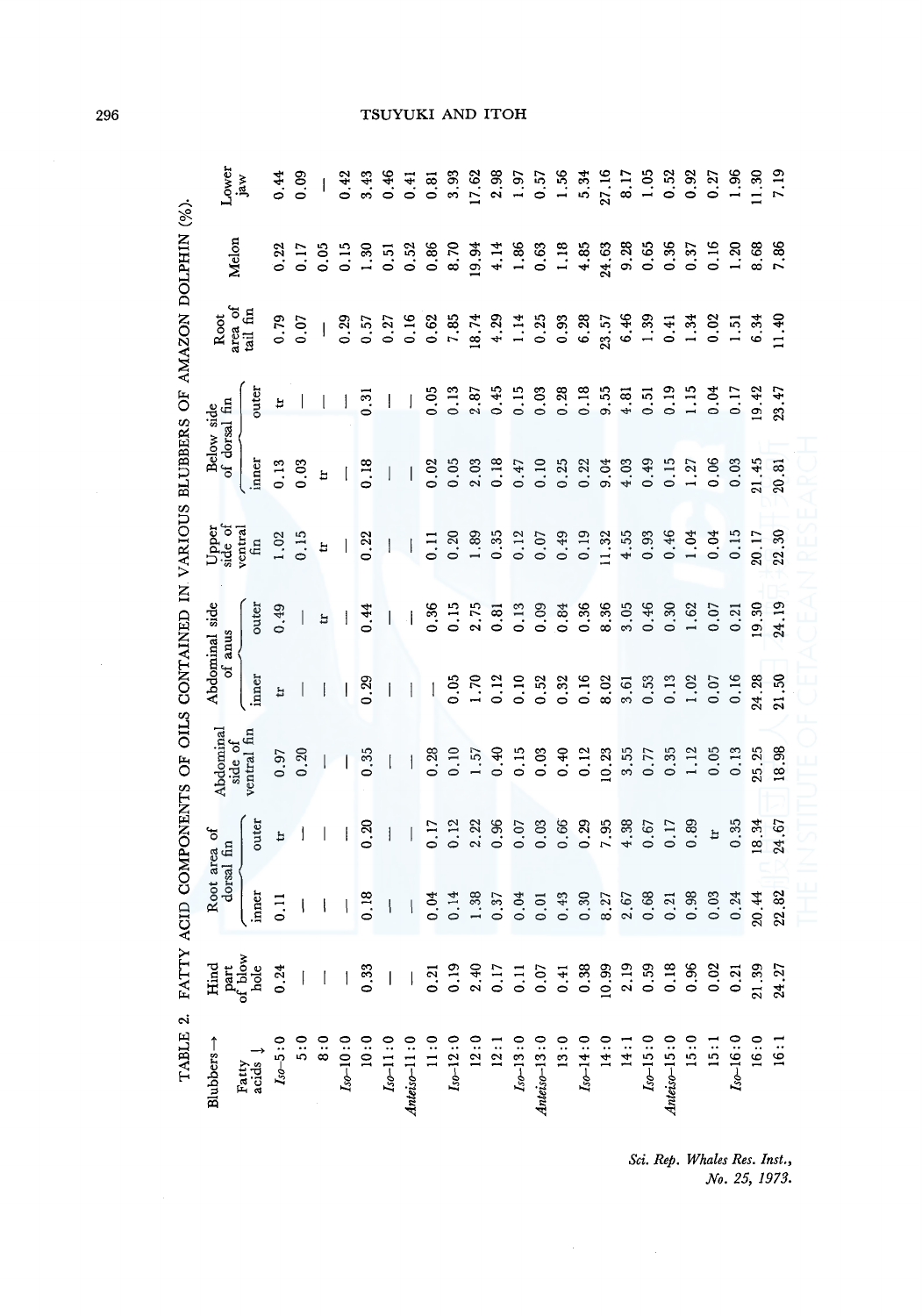|  |                                               |  |  |  |  |  |  |  |  |  |  | $\begin{smallmatrix} 12\\16&17\\18&17\\18&19\\18&10&10\\10&10&10\\10&10&10\\10&10&10\\10&10&10\\10&10&10\\10&10&10\\10&10&10\\10&10&10\\10&10&10\\10&10&10\\10&10&10&10\\10&10&10&10\\10&10&10&10\\10&10&10&10\\10&10&10&10\\10&10&10&10\\10&10&10&10\\10&10&10&$ |  |
|--|-----------------------------------------------|--|--|--|--|--|--|--|--|--|--|-------------------------------------------------------------------------------------------------------------------------------------------------------------------------------------------------------------------------------------------------------------------|--|
|  | Sci. Rep. Whales Res. Inst.,<br>No. 25, 1973. |  |  |  |  |  |  |  |  |  |  |                                                                                                                                                                                                                                                                   |  |

Sci. Rep. Whales Res. Inst.,<br>No. 25, 1973.

AMAZON DOLPHIN OIL

 $\overline{a}$ 

297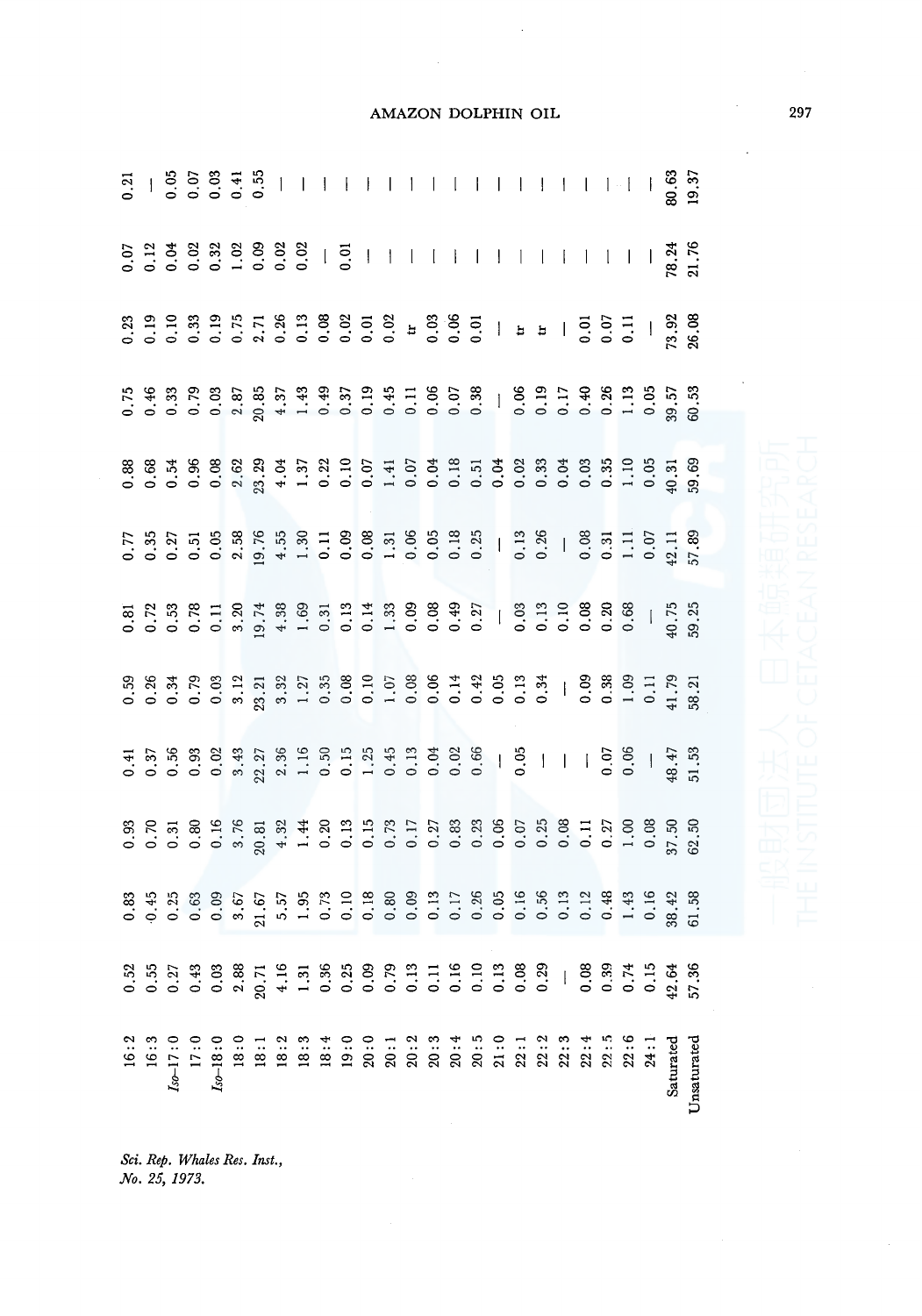#### 298 TSUYUKI AND ITOH

On the other hand, the fatty acid components and distribution patterns of melon and lower jaw oils are entirely different with the oils in other blubbers, and also the levels of individual and groups of fatty acids are unique to these samples. They perhaps can be characterized by high levels of saturated, isomer and short carbon length acids with less than 14 carbon atoms, while the level of fatty acids with more than 18 carbon atoms has very low or no proportions. The proportion of total saturated acid containing *iso*  $C_5$ ,  $C_{10}$ ,  $C_{11}$ ,  $C_{12}$ ,  $C_{13}$ ,  $C_{14}$ ,  $C_{15}$ ,  $C_{16}$ ,  $C_{17}$  and  $C_{18}$  carbon atoms is evidently abundant. The ratio of total saturated and unsaturated acids is 78.24% of melon oil or 80.63% of lower jaw oil vs respectively 21.76% or 19.38%. The eight main acids which represented the levels of  $96.78\%$  (melon oil) or  $84.14\%$ (lower jaw oil) of each total acid are followed in order of ascending proportion;  $C_{14:0}$ ,  $C_{12:0}$ ,  $C_{14:1}$ , *iso*  $C_{12:0}$ ,  $C_{16:0}$ ,  $C_{16:1}$ , *iso*  $C_{14:0}$  and  $C_{12:1}$  as melon oil, and  $C_{14:0}$ ,  $C_{12:0}$ ,  $C_{16:0}$ ,  $C_{14:1}$ ,  $C_{16:1}$ , *iso*  $C_{14:0}$ , *iso*  $C_{12:0}$  and  $C_{10:0}$  as lower jaw oil. The long chain acids with more than 18 carbon atoms which represented the levels of 32.33% (blubber oil of upper side of ventral fin) $-38.50\%$  (inner blubber oil of root area of dorsal fin) of each total acid in other blubber oils with the exception of root area of tail fin oil, are only minor components or are not present at all in melon and lower jaw oils.

The fatty acid components and distribution pattern of each blubber oil of Amazon dolphin in this investigation bears a close resemblance to those of blubber oil according to Ackman *et al* (1972), but the levels of *iso*  $C_{12:0}$  and *iso*  $C_{14:0}$  have a few difference.

In comparison with Ganges river dolphin oil (Tsuyuki and Itoh, 1971, 1972) and Amazon dolphin oil, they have a few difference. As concerned with the chemical properties, iodine value of Ganges river dolphin oil is generally seemed to be higher than that of Amazon dolphin oil. With a few exception, the fatty acid components and distribution patterns of Amazon dolphin oil and Ganges river dolphin oil are nearly similar in both species. The proportions of  $C_{16,1}$  acid (21.96–23.21%) and  $C_{18:1}$  acid (28.21-28.27%) in Ganges river dolphin oil are larger than those in Amazon dolphin oil, however the proportions of  $C_{16,0}$  acid (13.95-17.30%) in Ganges river dolphin oil is somewhat smaller. The most notable deviations are the high levels of  $C_{16:1}$  acid (38.97%) and  $C_{18:1}$  acid (21.31%), and the low levels of  $C_{12:0}$  acid and  $C_{14:0}$  acid (7.08%) in melon oil of Ganges river dolphin. Although, they are respectively  $C_{16:1}$  acid (7.86%),  $C_{18:1}$  acid (0.09%),  $C_{12:0}$  acid (19.94%) and  $C_{14:0}$  acid (24.63%) in the levels of melon oil of Amazon dolphin. Also, *anteiso* acids such as  $C_{11:0}$ ,  $C_{13:0}$  and  $C_{15:0}$  were detected a few presence in blubber oil of Amazon dolphin, but they were no presence in blubber oil of Ganges river dolphin.

## SUMMARY

I. The properties of oils contained in 12 part blubbers of Amazon dolphin, *lnia geojfrensis,* were studied.

2. The fatty acid components of Amazon dolphin oils were analyzed by GLC on DEGS and EGSS-X columns.